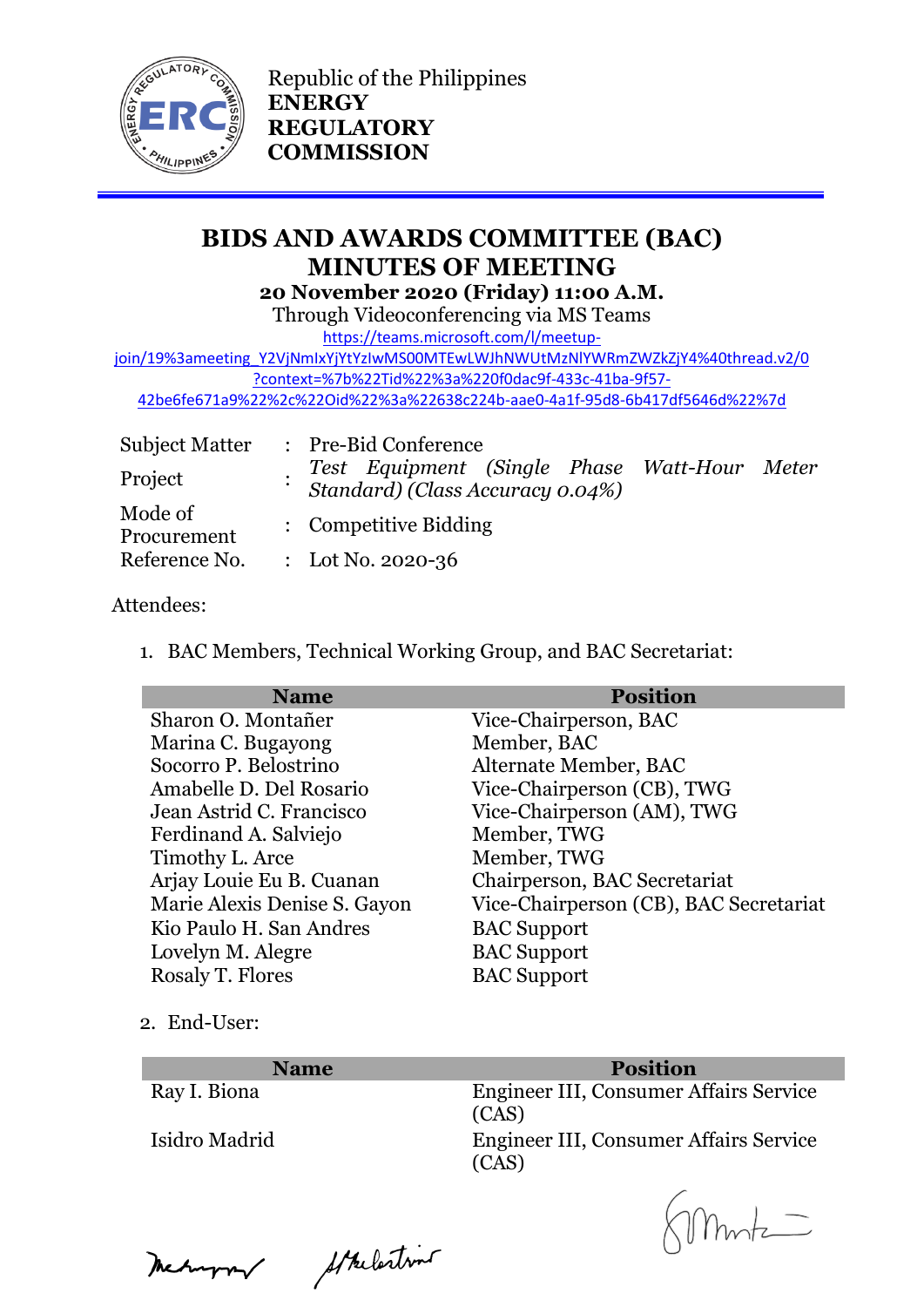Alvin Noveno Engineer III, Consumer Affairs Service (CAS)

3. Prospective Bidders:

| <b>Name</b>         | Company                 |
|---------------------|-------------------------|
| Michael Constantino | AGP Trading Inc.        |
| Mark Amarte         | <b>AGP</b> Trading Inc. |

#### **I. Call to Order**

The Pre-Bid Conference for the Procurement of *Test Equipment (Single Phase Watt-Hour Meter Standard) (Class Accuracy 0.04%)* with an Approved Budget for the Contract (ABC) of Two Million Four Hundred Thousand Pesos (PhP2,400,000.00), was called to order at ten minutes past eleven o'clock in the morning (11:10 A.M.) through videoconferencing via MS Teams, with BAC Vice-Chairperson Sharon O. Montañer as the presiding officer.

#### **II. Determination of Quorum**

The BAC Secretariat Chairperson, Atty. Arjay Louie Eu B. Cuanan, confirmed the presence of a quorum with the attendance of BAC Vice-Chairperson Montañer, and BAC Member Atty. Marina C. Bugayong, and BAC Alternate Member Socorro P. Belostrino.

After having established the required quorum, the BAC Secretariat Chairperson likewise acknowledged the presence of the Technical Working Group (TWG), BAC Secretariat, and support staff, as well as the representatives from the end-user and the prospective bidder. Invitations to observe the Pre-Bid Conference were sent to Bishops-Businessmen's Conference for Human Development (BBC), Commission on Audit (COA), Philippine Chamber of Commerce and Industry (PCCI), and Transparency Accountability Network (TAN). However, none of the invited observers attended the pre-bid conference despite such notice.

#### **III. Proceedings**

The BAC Vice-Chairperson briefly went over the salient features of the Technical Specifications (SPECS) of the project as shown on the screen such as the following: a) contract period; b) responsibilities of the winning bidder; c) schedule of delivery; d) specification of the test equipment; e) approved budget for the contract (ABC); f) payment scheme; and g) acceptance/rejection period.

**Minutes of the Meeting: Pre-Bid Conference for the Procurement of** *Test Equipment (Single Phase Watt-Hour Meter Standard) (Class Accuracy 0.04%) <sup>2</sup>*

Meanwar Strelestin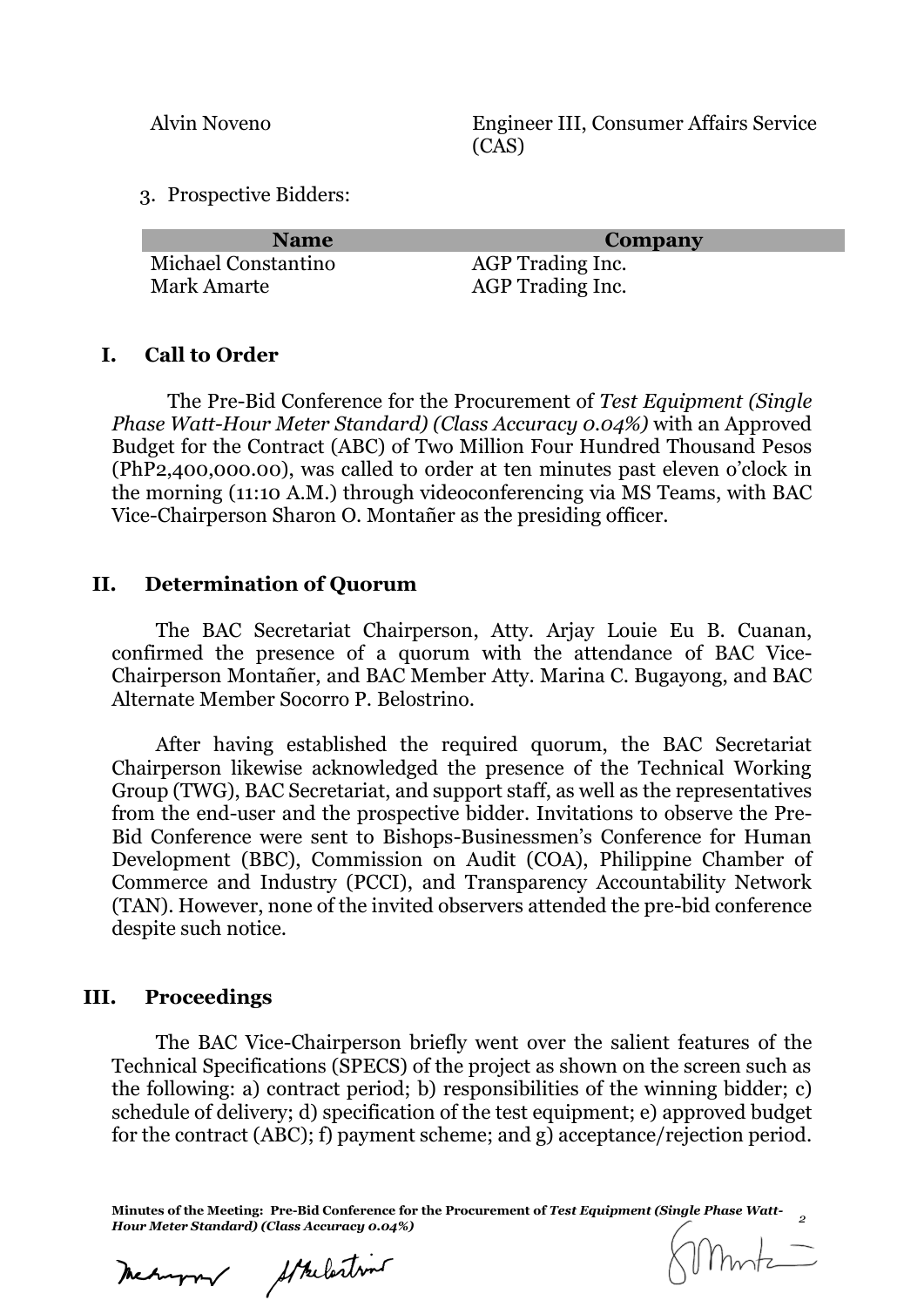## **IV. Question and Answers**

- 1. Mr. Michael Constantino from AGP Trading Inc. (AGP) requested for an extension of the delivery period of ninety (90) calendar days as contained in the SPECS considering that the equipment which they will be offering is the one with a 0.008% class accuracy and that the said equipment will be sourced out from Germany.
	- The BAC Vice-Chairperson emphasized that the class accuracy required is 0.04%.
	- Engr. Ferdinand A. Salviejo from the BAC TWG and a representative of CAS manifested that AGP presented a brochure which in fact states among others that they can deliver the equipment earlier than the 90 calendar days
	- BAC Vice-Chairperson Montañer asked the AGP to confirm the statement of Engr. Salviejo.
	- Mr. Constantino manifested that the equipment that they will offer will be a better fit than what actually is indicated in the SPECS.
	- Engr. Salviejo manifested that it is better if the delivery can be made earlier given the urgent need of the equipment. He also said that the prospective bidder can just confirm whether the delivery of the equipment is not possible within the timeframe as indicated in the SPECS.
	- The BAC took note of the request and will issue the appropriate bid bulletin for the matter, if necessary.
- 2. Mr. Constantino cited Section F of the SPECS and asked if they can offer an equipment with a power supply of  $115 \sim 253$  VAC, instead of the 220  $\sim$  260 VAC.
	- Engr. Salviejo explained that the end-user is actually using up to 240 VAC.
	- Engr. Ray I Biono from CAS manifested that they are amenable on the proposed power supply of  $115 \sim 253$  VAC.
- 3. Mr. Constantino asked whether they can offer a hard case for the carrying bag instead of just a carrying bag as indicated in the SPECS.

**Minutes of the Meeting: Pre-Bid Conference for the Procurement of** *Test Equipment (Single Phase Watt-Hour Meter Standard) (Class Accuracy 0.04%) <sup>3</sup>*

Mehappy

Strelestin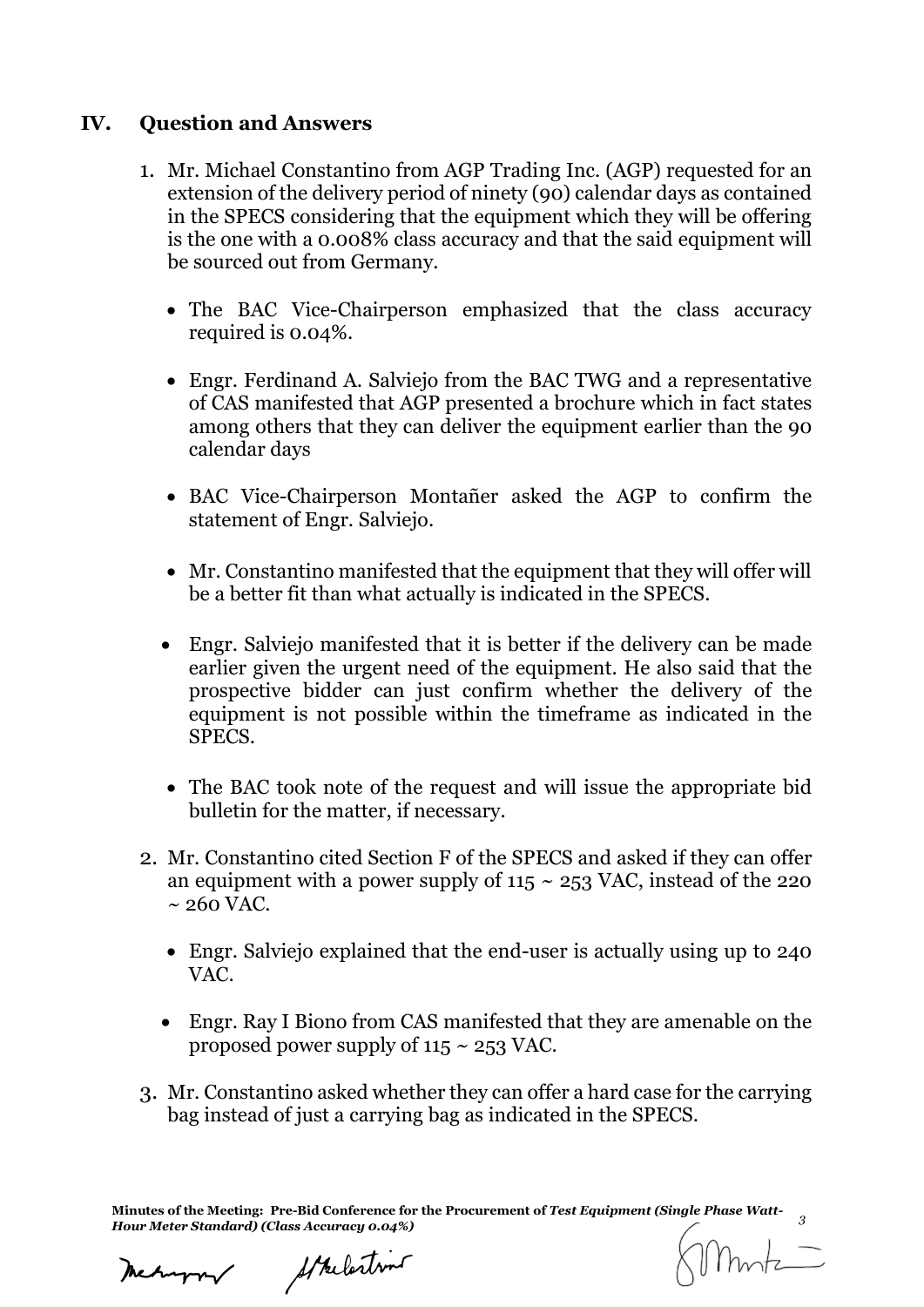- Engr. Biona answered that they are amenable to the hard case as long as the equipment will be fully protected.
- 4. BAC Vice-Chairperson Montañer reminded the prospective bidder that as indicated in the Invitation to Bid, the ERC requests the bidder to bring the original documents during the Opening of Bids for comparison. She also stressed the request for the submission of one (1) original copy and one (1) copy of their bids.

The BAC Vice-Chairperson reminded the prospective bidder of the following timeline: a) submission of request for clarification is on 23 November 2020; b) posting of bid/supplemental bulletin if necessary is on 26 November 2020; c) submission and receipt of bids is on 04 December 2020 at twelve noon (12:00 P.M.); and d) opening of bids is on the same date at one o'clock in the afternoon (01:00 P.M.)

- 5. Mr. Constantino asked if they can already purchase the Philippine Bidding Documents (PBD).
	- BAC Secretariat Chairperson Cuanan answered that in the meantime, the prospective bidder can download the bidding documents at the PhilGEPS or ERC websites considering that the ERC Office is on lockdown until further notice for the conduct of the disinfection. He said that the corresponding fee for the PBD should be settled at the ERC Cashier's Office on or before the scheduled deadline for the submission and receipt of bids which is on 04 December 2020 at twelve noon (12:00 P.M).

*(The remainder of this page was intentionally left blank)*

**Minutes of the Meeting: Pre-Bid Conference for the Procurement of** *Test Equipment (Single Phase Watt-Hour Meter Standard) (Class Accuracy 0.04%) <sup>4</sup>*

Meturn/

Starlestin